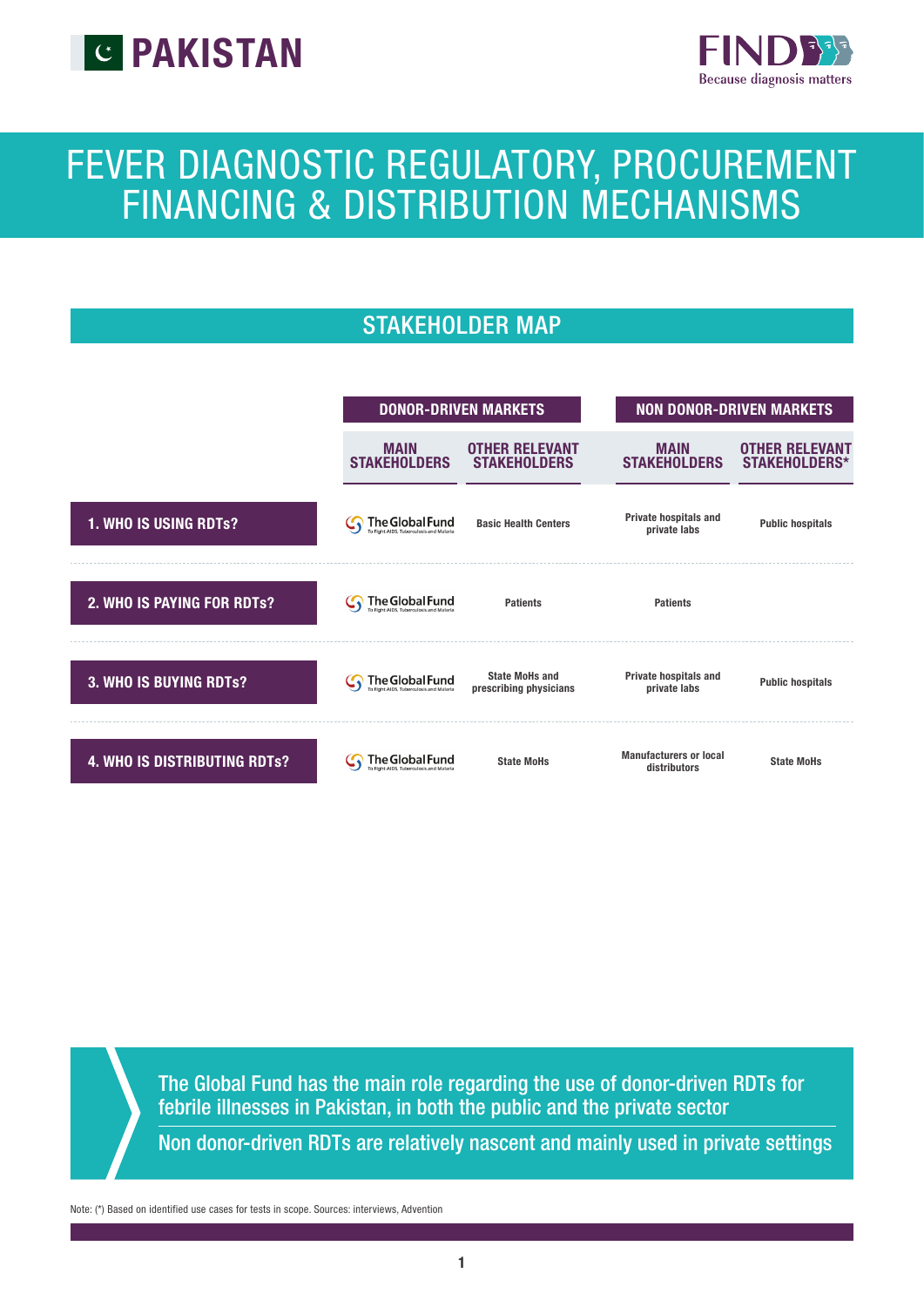



## MALARIA DIAGNOSIS FINANCING AND STAKEHOLDERS

## SPECIFIC FUNDING FOR MALARIA (INCLUDING PREVENTION, DIAGNOSIS AND TREATMENT)

## MALARIA RDT FUNDING (TESTS DISTRIBUTED)





### Malaria-specific funding is provided almost evenly by the Global Fund and the Government of Pakistan (incl. state governments)

- Before the 2015-2020 national malaria plan, the Government did not isolate specific funding for malaria in its budget
- The Global Fund is the main donor and is strongly involved in the organization of malaria response in Pakistan, including ensuring the availability of diagnostic test equipment in the highest-transmission districts
- Microscopy remains the preferred diagnostic tool for malaria in official guidelines, so government funding for malaria diagnostics is exclusively for microscopy equipment, training and reagents



Note: (\*) not communicated. Sources: WHO, World Bank, Global Fund, National MoH, Advention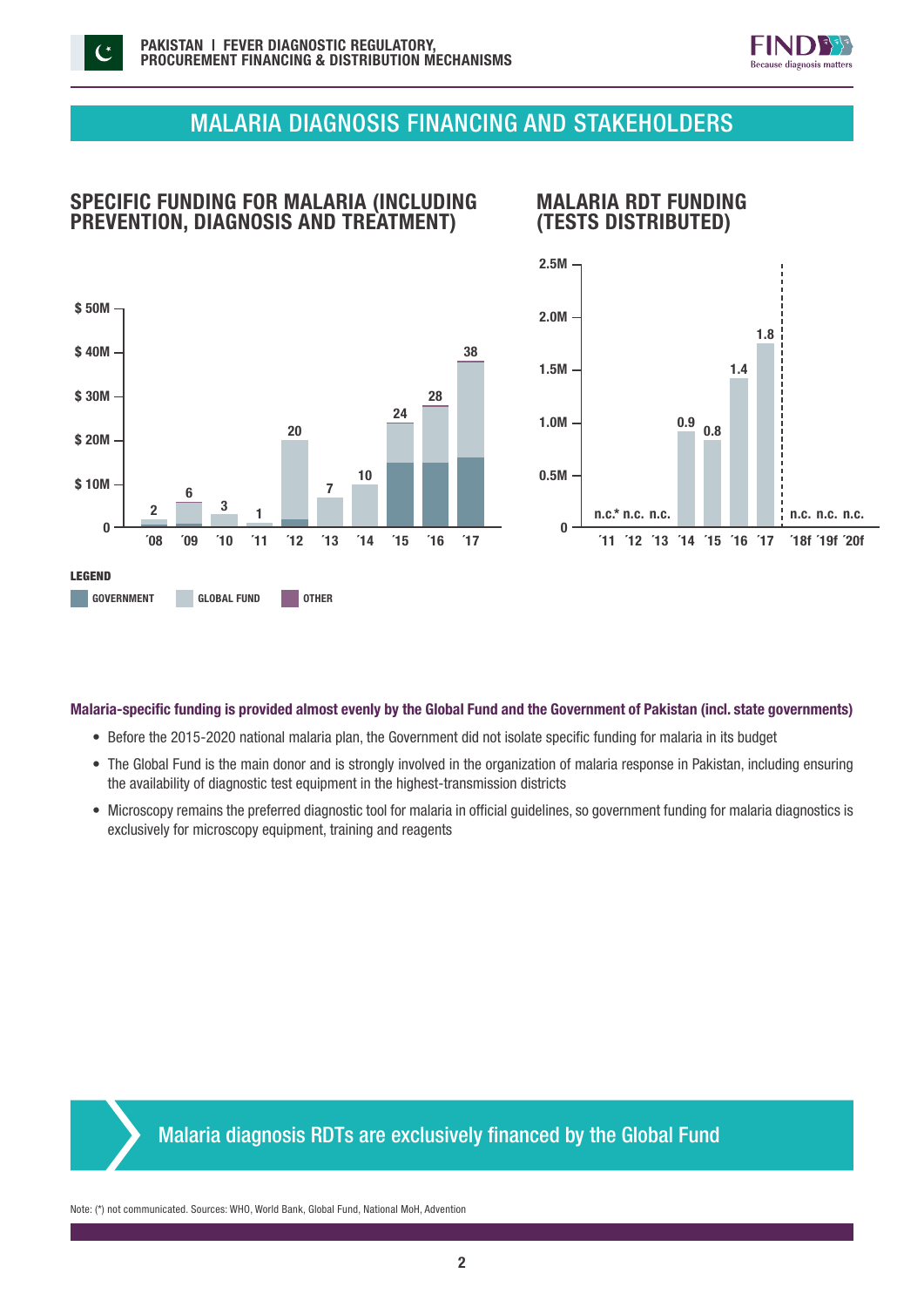



## PROCUREMENT OF DIAGNOSTIC TESTS AND MARKET AUTHORIZATION PROCESS

### The Global Fund is the sole procurer of RDTs for the public sector, and supplies the majority of the private sector

- Procurement is organized through the Global Fund's Pooled Procurement Mechanism, and is restricted to WHO prequalified products
- Other private sector providers include distributors and local manufacturers, whose products are either bought in bulk by hospitals and labs or on annually negotiated contracts

### Financing of tests is almost exclusively secured by the Global Fund, who establishes the evaluation criteria for the purchasing process

- Global Fund-procured tests are funded entirely by the Global Fund, with limited third party input in the purchasing process
- Tests purchased in both the private and public sector, including through the Global Fund must be have a local market authorization
- Other private sector providers using RDTs not provided by the Global Fund do not receive specific donor or government funding for RDTs, and self-finance the tests (up to the out-of-pocket payment by the patient of the test and service)

## PROCUREMENT PROCESS FOR RDTs MARKET AUTHORIZATION PROCESS FOR RDTs

### RDTs are regulated by the Drug Regulation Authority of Pakistan (DRAP), with the latest rules published in 2017

- Blood-based RDTs are in class B (the second-lowest) if they include lancets, or in class A (the lowest) if they do not
- Class A medical devices have a simplified enlistment process
- Devices that are approved for sale or manufactured according to local standards in certain countries (EU, USA, Japan, Canada, Australia) also have a simplified registration process where they are considered preauthorized
- The authorization process covers the quality of the test. but does not include any cost-benefit evaluation

### Regulation of medical devices is still nascent in Pakistan, and many private practitioners may still use un-registered devices

- Before 2015, there was no regulation for medical devices in Pakistan, except for a small number of highest-risk implants
- Initial rules in 2015 proved too difficult to implement, resulting in the revised and simplified rules published in 2017

The Global Fund has an independent procurement process for RDTs

Authorization for RDTs is relatively simple in Pakistan, with pre-authorization for tests manufactured in certain countries including the USA and the EU